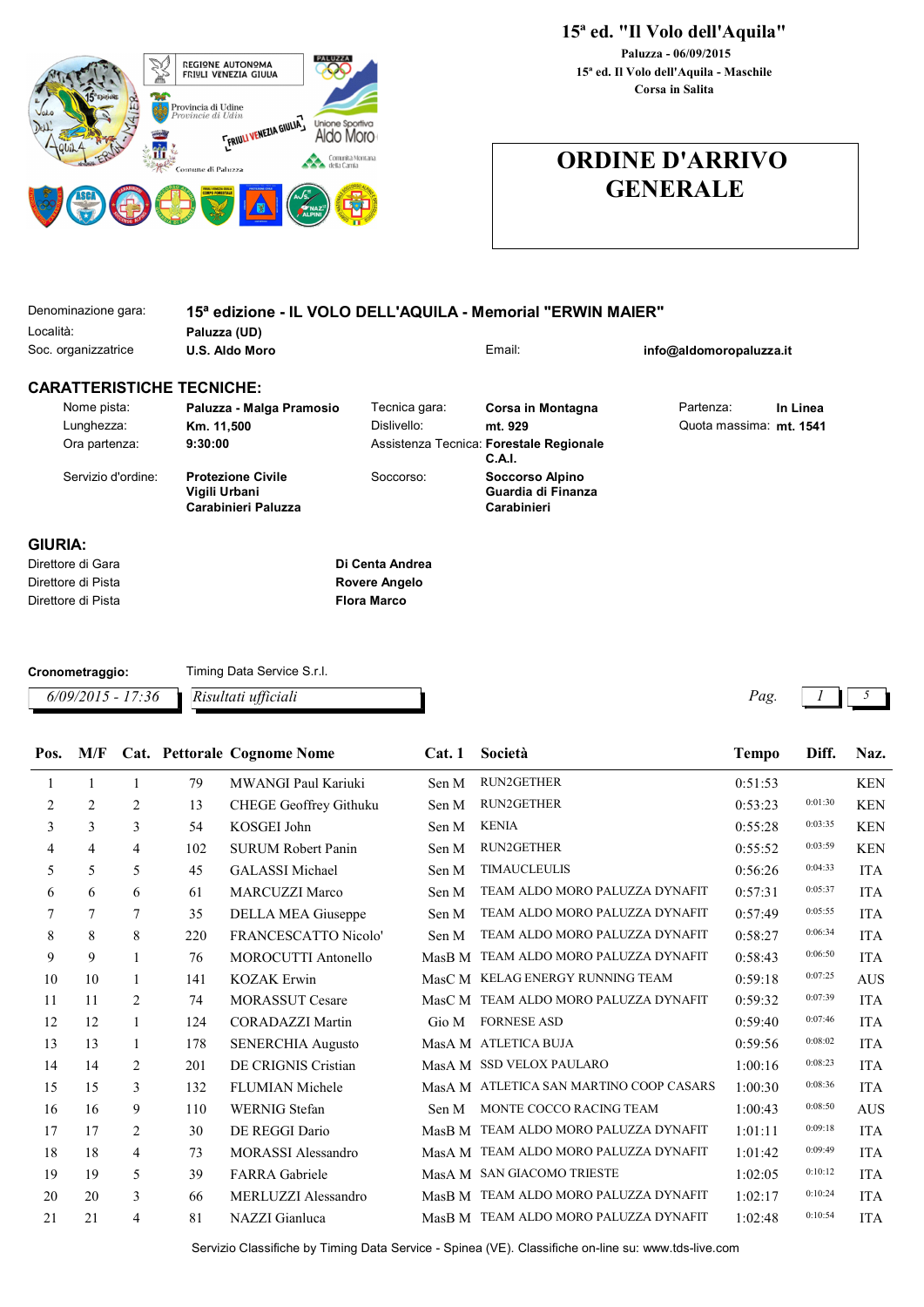$6/09/2015$  - 17:36 Risultati ufficiali  $\begin{bmatrix} 8 & 2 & 3 \end{bmatrix}$  Risultati ufficiali  $\begin{bmatrix} 2 & 3 & 5 \end{bmatrix}$ 

| Pos.   | M/F |              |     | Cat. Pettorale Cognome Nome | Cat.1        | Società                                | <b>Tempo</b> | Diff.   | Naz.       |
|--------|-----|--------------|-----|-----------------------------|--------------|----------------------------------------|--------------|---------|------------|
| 22     | 22  | 5            | 239 | DELLA PIETRA Luca           |              | MasB M CARNIATLETICA                   | 1:03:04      | 0:11:11 | <b>ITA</b> |
| 23     | 23  | 6            | 29  | DE PRATO Paolo              |              | MasA M GS STELLA ALPINA                | 1:03:17      | 0:11:23 | <b>ITA</b> |
| 24     | 24  | 7            | 58  | <b>MAIER Stefano</b>        |              | MasA M TEAM ALDO MORO PALUZZA DYNAFIT  | 1:03:44      | 0:11:51 | <b>ITA</b> |
| 25     | 25  | 8            | 142 | LAZZARA Mirco               |              | MasA M TEAM ALDO MORO PALUZZA DYNAFIT  | 1:04:25      | 0:12:32 | <b>ITA</b> |
| $26\,$ | 26  | 3            | 155 | <b>ROSOLEN</b> Ermes        |              | MasC M ATLETICA DOLOMITI BELLUNO       | 1:04:51      | 0:12:58 | <b>ITA</b> |
| $28\,$ | 27  | 10           | 199 | SPIZ Mauro                  | Sen M        | SSD VELOX PAULARO                      | 1:04:57      | 0:13:04 | <b>ITA</b> |
| 29     | 28  | 2            | 213 | <b>CORADAZZI</b> Thomas     | Gio M        | <b>S.S. FORNESE</b>                    | 1:05:14      | 0:13:21 | <b>ITA</b> |
| 30     | 29  | 11           | 217 | DE CRIGNIS Gabriele         | Sen M        | <b>CARNIATLETICA</b>                   | 1:05:17      | 0:13:24 | <b>ITA</b> |
| 31     | 30  | 12           | 177 | <b>FORTE Alessandro</b>     | Sen M        | <b>ATLETICA BUJA</b>                   | 1:05:25      | 0:13:31 | <b>ITA</b> |
| 32     | 31  | 9            | 149 | MOSOLO Marco                |              | MasA M ASD CIVIRUNNNERS                | 1:05:25      | 0:13:32 | <b>ITA</b> |
| 33     | 32  | 10           | 145 | MELONI Giovanni             |              | MasA M U.S. MARIO TOSI TARVISIO        | 1:05:30      | 0:13:37 | <b>ITA</b> |
| 34     | 33  | 11           | 174 | <b>NODALE</b> Denis         |              | MasA M TEAM ALDO MORO PALUZZA DYNAFIT  | 1:05:36      | 0:13:43 | <b>ITA</b> |
| 36     | 34  | 12           | 37  | DI CENTA Patrick            |              | MasA M TEAM ALDO MORO PALUZZA DYNAFIT  | 1:06:38      | 0:14:45 | <b>ITA</b> |
| 37     | 35  | 13           | 67  | MERLUZZI Patrik             | Sen M        | PIANI DI VAS RIGOLATO                  | 1:06:48      | 0:14:55 | <b>ITA</b> |
| 38     | 36  | 14           | 32  | <b>DEL COLLE Manuel</b>     | Sen M        | TEAM ALDO MORO PALUZZA DYNAFIT         | 1:06:54      | 0:15:01 | <b>ITA</b> |
| 39     | 37  | 6            | 86  | PANASCI Daniele             |              | MasB M G.S. AQUILEIA                   | 1:07:03      | 0:15:10 | <b>ITA</b> |
| 40     | 38  | 4            | 36  | DEREANI Beniamino           |              | MasC M TEAM ALDO MORO PALUZZA DYNAFIT  | 1:07:30      | 0:15:37 | <b>ITA</b> |
| 41     | 39  | 15           | 127 | DELLI ZOTTI Massimo         | Sen M        | VAL GLERIS PONTEBBA                    | 1:07:32      | 0:15:38 | <b>ITA</b> |
| 43     | 40  | $\mathbf{1}$ | 108 | <b>VALLE</b> Franco         | Vet M        | TEAM ALDO MORO PALUZZA DYNAFIT         | 1:08:51      | 0:16:57 | <b>ITA</b> |
| 44     | 41  | 7            | 50  | <b>GRESSANI</b> Cristian    |              | MasB M TEAM ALDO MORO PALUZZA DYNAFIT  | 1:08:54      | 0:17:00 | <b>ITA</b> |
| 45     | 42  | 13           | 169 | ZOFFI Francesco Giuseppe    |              | MasA M TEAM ALDO MORO PALUZZA DYNAFIT  | 1:09:20      | 0:17:26 | <b>ITA</b> |
| 46     | 43  | 8            | 197 | CORTOLEZZIS Fabrizio        |              | MasB M TIMAUCLEULIS                    | 1:09:21      | 0:17:27 | <b>ITA</b> |
| 47     | 44  | 5            | 191 | FLORA Piermario             |              | MasC M TEAM ALDO MORO PALUZZA DYNAFIT  | 1:09:46      | 0:17:53 | <b>ITA</b> |
| $48\,$ | 45  | 9            | 190 | ZANCOPE' Andrea             |              | MasB M TEAM ALDO MORO PALUZZA DYNAFIT  | 1:09:50      | 0:17:57 | <b>ITA</b> |
| 49     | 46  | 6            | 170 | DI CENTA Andrea             |              | MasC M TEAM ALDO MORO PALUZZA DYNAFIT  | 1:10:07      | 0:18:14 | <b>ITA</b> |
| 51     | 47  | 10           | 119 | <b>CARLOT</b> Franco        |              | MasB M SCI CLUB VALCELLINA             | 1:11:02      | 0:19:08 | <b>ITA</b> |
| 52     | 48  | 14           | 78  | <b>MUSER</b> Diego          |              | MasA M TIMAUCLEULIS                    | 1:11:07      | 0:19:14 | <b>ITA</b> |
| 53     | 49  | 11           | 5   | <b>BELLITTO</b> Daniele     | MasB M CLAUT |                                        | 1:11:16      | 0:19:23 | <b>ITA</b> |
| 54     | 50  | 7            | 34  | DEL ZOTTO Stefano           |              | MasC M ALPINI PULFERO GSA              | 1:11:23      | 0:19:30 | <b>ITA</b> |
| 55     | 51  | 15           | 173 | RIZZOTTI Cristian           |              | MasA M AMICI DI TRAVA                  | 1:11:34      | 0:19:41 | <b>ITA</b> |
| 56     | 52  | 16           | 161 | TOME Gianni                 |              | MasA M SCI CLUB VALCELLINA             | 1:11:47      | 0:19:54 | <b>ITA</b> |
| 57     | 53  | 12           | 80  | NASSIMBENI Paolo            |              | MasB M TEAM ALDO MORO PALUZZA DYNAFIT  | 1:11:56      | 0:20:03 | <b>ITA</b> |
| 58     | 54  | 17           | 180 | <b>PUNTEL Erwin</b>         |              | MasA M TIMAUCLEULIS                    | 1:12:05      | 0:20:12 | <b>ITA</b> |
| 59     | 55  | 13           | 60  | MANSUTTI David              |              | MasB M UDINE TRIATHLON                 | 1:13:15      | 0:21:22 | <b>ITA</b> |
| 60     | 56  | 14           | 184 | PIATTO Michele              |              | MasB M FINCANTIERI ATLETICA MONFALCONE | 1:13:18      | 0:21:25 | <b>ITA</b> |
| 61     | 57  | 8            | 122 | COCETTI Roberto             |              | MasC M VAL ROSANDRA TRIESTE            | 1:13:23      | 0:21:30 | <b>ITA</b> |
| 62     | 58  | 3            | 212 | <b>SCLISIZZO</b> Luca       |              | Gio M TEAM ALDO MORO PALUZZA DYNAFIT   | 1:13:26      | 0:21:33 | <b>ITA</b> |
| 64     | 59  | 2            | 85  | ORTIS Venanzio              |              | Vet M TEAM ALDO MORO PALUZZA DYNAFIT   | 1:14:07      | 0:22:14 | <b>ITA</b> |
| 65     | 60  | 15           | 28  | DE PAZZI Pierpaolo          |              | MasB M TRIESTE                         | 1:14:24      | 0:22:31 | <b>ITA</b> |
| 66     | 61  | 16           | 224 | <b>BELLINA</b> Gianni       | Sen M 0      |                                        | 1:14:43      | 0:22:49 | <b>ITA</b> |
| 67     | 62  | 16           | 192 | RIGHINI Massimiliano        |              | MasB M GS STELLA ALPINA                | 1:14:43      | 0:22:49 | <b>ITA</b> |
| 68     | 63  | 17           | 55  | LAVARONI Paolo              |              | MasB M U.S. MARIO TOSI TARVISIO        | 1:14:50      | 0:22:56 | <b>ITA</b> |
| 69     | 64  | 18           | 94  | PRESSACCO Simone            |              | MasA M ATLETICA 2000 CODROIPO          | 1:15:09      | 0:23:15 | <b>ITA</b> |
| 70     | 65  | 19           | 158 | SFILIGOI Boris              |              | MasA M TEAMSATORI                      | 1:15:11      | 0:23:17 | <b>ITA</b> |
| 71     | 66  | 9            | 106 | <b>URBAN Paolo</b>          |              | MasC M FORNESE ASD                     | 1:15:24      | 0:23:31 | <b>ITA</b> |
| 72     | 67  | 10           | 195 | <b>BUSETTINI</b> Alessandro |              | MasC M TEAM ALDO MORO PALUZZA DYNAFIT  | 1:15:27      | 0:23:33 | <b>ITA</b> |
| 74     | 68  | 17           | 232 | ORTIS Giacomo               |              | Sen M TEAM ALDO MORO PALUZZA DYNAFIT   | 1:15:32      | 0:23:39 | <b>ITA</b> |
| 75     | 69  | 18           | 216 | PERSIANI Claudio            |              | MasB M TEAM ALDO MORO PALUZZA DYNAFIT  | 1:16:24      | 0:24:31 | <b>ITA</b> |
| 76     | 70  | 20           | 165 | <b>VENIER Daniel</b>        |              | MasA M MONTEREALE VALCELLINA           | 1:16:28      | 0:24:35 | <b>ITA</b> |
| 77     | 71  | 21           | 129 | DONATO Gabriele             |              | MasA M TRIESTE                         | 1:16:36      | 0:24:42 | <b>ITA</b> |
| 78     | 72  | 19           | 193 | <b>GUARISE Moreno</b>       |              | MasB M ATLETICA BUJA                   | 1:17:38      | 0:25:45 | <b>ITA</b> |
|        |     |              |     |                             |              |                                        |              |         |            |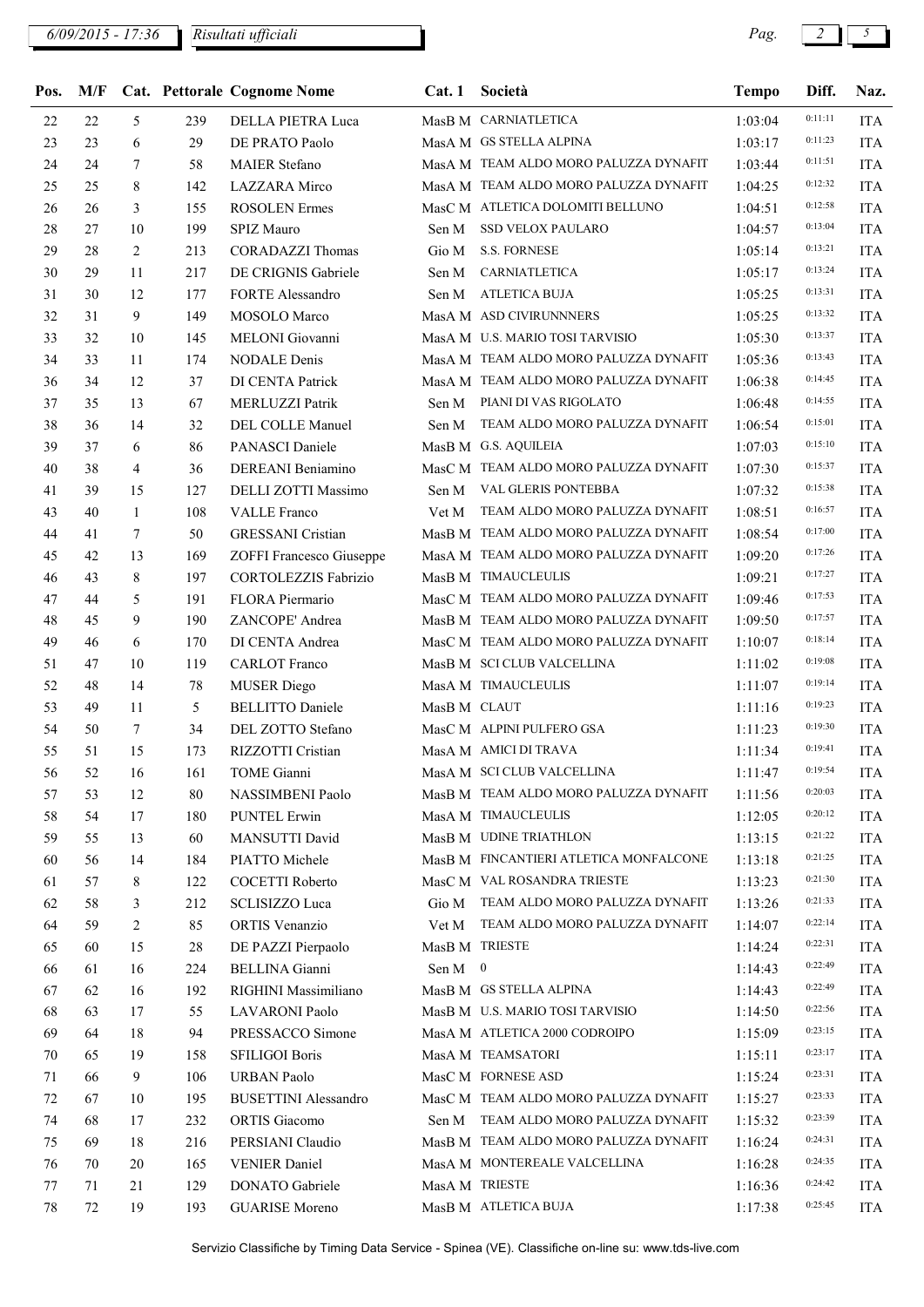## 6/09/2015 - 17:36 Pag. 3 5 Risultati ufficiali

| Pos.   |     |                |     | M/F Cat. Pettorale Cognome Nome |         | Cat. 1 Società                        | <b>Tempo</b> | Diff.   | Naz.       |
|--------|-----|----------------|-----|---------------------------------|---------|---------------------------------------|--------------|---------|------------|
| 79     | 73  | 20             | 183 | DI RONCO Edoardo                |         | MasB M TIMAUCLEULIS                   | 1:17:57      | 0:26:04 | <b>ITA</b> |
| 80     | 74  | 3              | 97  | SBRIZZAI Roberto                | Vet M   | TEAM ALDO MORO PALUZZA DYNAFIT        | 1:18:00      | 0:26:07 | <b>ITA</b> |
| 81     | 75  | 22             | 182 | <b>BELLINA Paolo</b>            |         | MasA M ESSETRE RUNNING                | 1:18:01      | 0:26:08 | <b>ITA</b> |
| 82     | 76  | 23             | 69  | MICHIELOTTO Dario               |         | MasA M ATLETICA BUJA                  | 1:18:13      | 0:26:19 | <b>ITA</b> |
| 83     | 77  | 11             | 7   | <b>BERALDO</b> Giorgio          |         | MasC M ATLETICA LEONE SAN MARCO       | 1:18:22      | 0:26:28 | <b>ITA</b> |
| 84     | 78  | $\overline{4}$ | 109 | <b>VEZZI Fulvio</b>             | Vet M   | CARNIATLETICA                         | 1:18:33      | 0:26:40 | <b>ITA</b> |
| 85     | 79  | 21             | 200 | <b>GASPARINI</b> Andrea         |         | MasB M GS AQUILEIA                    | 1:18:50      | 0:26:56 | <b>ITA</b> |
| 86     | 80  | 22             | 111 | ADAMI Giacomo                   |         | MasB M EDELWEISS VILLA SANTINA        | 1:18:55      | 0:27:02 | <b>ITA</b> |
| 87     | 81  | 23             | 125 | CRESSATTI Dario                 |         | MasB M G.S. AQUILEIA                  | 1:18:56      | 0:27:02 | <b>ITA</b> |
| $88\,$ | 82  | 24             | 59  | <b>MANSUTTI Giorgio</b>         |         | MasB M TEAM ALDO MORO PALUZZA DYNAFIT | 1:19:07      | 0:27:13 | <b>ITA</b> |
| 89     | 83  | 5              | 33  | DEL GOBBO Renato                | Vet M   | TEAM ALDO MORO PALUZZA DYNAFIT        | 1:19:07      | 0:27:14 | <b>ITA</b> |
| 90     | 84  | 25             | 82  | PUNTEL Daniele                  |         | MasB M TIMAUCLEULIS                   | 1:19:30      | 0:27:37 | <b>ITA</b> |
| 91     | 85  | 24             | 128 | D'ODORICO Alessio               |         | MasA M JALMICCO CORSE                 | 1:19:42      | 0:27:49 | <b>ITA</b> |
| 92     | 86  | 12             | 57  | LUNGHI Luigi                    |         | MasC M NIU' TEAM LESTIZZA             | 1:20:11      | 0:28:18 | <b>ITA</b> |
| 93     | 87  | 13             | 105 | <b>TUZZI</b> Lodovico           |         | MasC M TRATTORIA FRIULI ASD           | 1:20:17      | 0:28:23 | <b>ITA</b> |
| 95     | 88  | 26             | 123 | <b>COLETTI</b> Luca             |         | MasB M GEMONATLETICA                  | 1:20:26      | 0:28:32 | <b>ITA</b> |
| 96     | 89  | 25             | 18  | CITTI Giuliano                  |         | MasA M PODISMO BUTTRIO                | 1:20:34      | 0:28:41 | <b>ITA</b> |
| 97     | 90  | $\overline{4}$ | 214 | <b>LOZZA</b> Cesare             | Gio M   | <b>STELLA ALPINA</b>                  | 1:20:40      | 0:28:47 | <b>ITA</b> |
| 98     | 91  | 27             | 23  | DA RIOS Davide                  |         | MasB M TEAM ALDO MORO PALUZZA DYNAFIT | 1:20:55      | 0:29:02 | <b>ITA</b> |
| 99     | 92  | 28             | 138 | <b>GRACCO</b> Loris             |         | MasB M U.S. OVARO                     | 1:21:02      | 0:29:09 | <b>ITA</b> |
| 100    | 93  | 29             | 92  | PITTONI Amadio                  |         | MasB M VIGILI DEL FUOCO               | 1:21:14      | 0:29:21 | <b>ITA</b> |
| 101    | 94  | 30             | 185 | <b>CAMPUS Franck</b>            |         | MasB M PIANI DI VAS RIGOLATO          | 1:21:21      | 0:29:27 | <b>ITA</b> |
| 102    | 95  | 18             | 236 | <b>MORESSIN Simone</b>          | Sen M   | MMT                                   | 1:21:43      | 0:29:50 | <b>ITA</b> |
| 104    | 96  | 14             | 181 | <b>SAIN Paolo</b>               |         | MasC M ATLETICA LEONE SAN MARCO       | 1:22:01      | 0:30:08 | <b>ITA</b> |
| 105    | 97  | 31             | 160 | STEFANUTO Claudio               |         | MasB M MONTANAIA RACING               | 1:22:04      | 0:30:10 | <b>ITA</b> |
| 106    | 98  | 32             | 116 | <b>BIGARAN</b> Dante            |         | MasB M MONTANAIA RACING               | 1:22:08      | 0:30:15 | <b>ITA</b> |
| 107    | 99  | 33             | 112 | AVE Marco                       |         | MasB M MONTANAIA RACING               | 1:22:26      | 0:30:33 | <b>ITA</b> |
| 108    | 100 | 34             | 133 | <b>GABAS</b> Daniele            |         | MasB M CAMPOLONGO TAPOGLIANO          | 1:22:38      | 0:30:44 | <b>ITA</b> |
| 109    | 101 | 15             | 223 | <b>FORNER Enzo</b>              |         | MasC M GM UDINESI                     | 1:23:01      | 0:31:08 | <b>ITA</b> |
| 110    | 102 | 26             | 186 | PIRIONI Matteo                  |         | MasA M PODISMO BUTTRIO                | 1:23:05      | 0:31:12 | <b>ITA</b> |
| 111    | 103 | 16             | 206 | SCHIAVO Fabio                   |         | MasC M GM TEENAGER STARANZANO         | 1:23:32      | 0:31:38 | <b>ITA</b> |
| 113    | 104 | 27             | 139 | <b>GURISATTI Paolo</b>          |         | MasA M ASD ULTRA                      | 1:24:02      | 0:32:09 | <b>ITA</b> |
| 114    | 105 | 35             | 208 | GIULIANO Massimo                |         | MasB M GS ALPINI UDINE                | 1:24:07      | 0:32:13 | <b>ITA</b> |
| 115    | 106 | 36             | 163 | <b>URSELLA Loris</b>            |         | MasB M ATLETICA BUJA                  | 1:24:22      | 0:32:29 | <b>ITA</b> |
| 117    | 107 | 19             | 221 | <b>GRESSANI Rudi</b>            | Sen M 0 |                                       | 1:24:37      | 0:32:44 | <b>ITA</b> |
| 118    | 108 | 28             | 196 | PASCUTTI Gabriele               |         | MasA M TEAM SERNA                     | 1:24:44      | 0:32:51 | <b>ITA</b> |
| 120    | 109 | 17             | 107 | <b>URBAN Valter</b>             |         | MasC M STALI TEAM FORNESE             | 1:25:30      | 0:33:37 | <b>ITA</b> |
| 121    | 110 | 18             | 68  | <b>MERONI</b> Carlo             |         | MasC M PODISMO BUTTRIO                | 1:25:52      | 0:33:59 | <b>ITA</b> |
| 122    | 111 | 37             | 222 | NAIT Fabio                      |         | MasB M CARNIATLETICA                  | 1:25:55      | 0:34:01 | <b>ITA</b> |
| 123    | 112 | 19             | 8   | <b>BIANCOLINO Dario</b>         |         | MasC M TEAM ALDO MORO PALUZZA DYNAFIT | 1:26:49      | 0:34:56 | <b>ITA</b> |
| 124    | 113 | 6              | 121 | CHIZZO Aldo                     |         | Vet M GEOBAL                          | 1:26:51      | 0:34:57 | <b>ITA</b> |
| 126    | 114 | 20             | 171 | <b>PUNTIL Ermes</b>             |         | MasC M PIANI DI VAS RIGOLATO          | 1:27:00      | 0:35:07 | <b>ITA</b> |
| 127    | 115 | 29             | 153 | POLI Andrea                     |         | MasA M PASIAN DI PRATO                | 1:27:07      | 0:35:14 | <b>ITA</b> |
| 128    | 116 | 38             | 134 | <b>GALLO</b> Loris              |         | MasB M U.S. OVARO                     | 1:27:11      | 0:35:18 | <b>ITA</b> |
| 130    | 117 | 21             | 84  | <b>ORLICH Roberto</b>           |         | MasC M JALMICCO CORSE                 | 1:28:00      | 0:36:07 | <b>ITA</b> |
| 131    | 118 | 7              | 52  | <b>IANICH Aido</b>              |         | Vet M CARNIATLETICA                   | 1:28:07      | 0:36:14 | <b>ITA</b> |
| 132    | 119 | 22             | 21  | DA RIO Luca                     |         | MasC M PODISMO BUTTRIO                | 1:28:37      | 0:36:43 | <b>ITA</b> |
| 133    | 120 | 39             | 179 | PEZZETTA Corrado                |         | MasB M C.S. CRETA GRAUZARIA           | 1:28:40      | 0:36:47 | <b>ITA</b> |
| 134    | 121 | 40             | 71  | TARPIGNATI Giampaolo            |         | MasB M RUNDOM                         | 1:28:52      | 0:36:59 | <b>ITA</b> |
| 136    | 122 | 41             | 46  | GALLO Fabio                     |         | MasB M FORNESE ASD                    | 1:30:34      | 0:38:40 | <b>ITA</b> |
| 138    | 123 | 23             | 156 | SASSETTI Paolo                  |         | MasC M G.S. AQUILEIA                  | 1:31:01      | 0:39:07 | ITA        |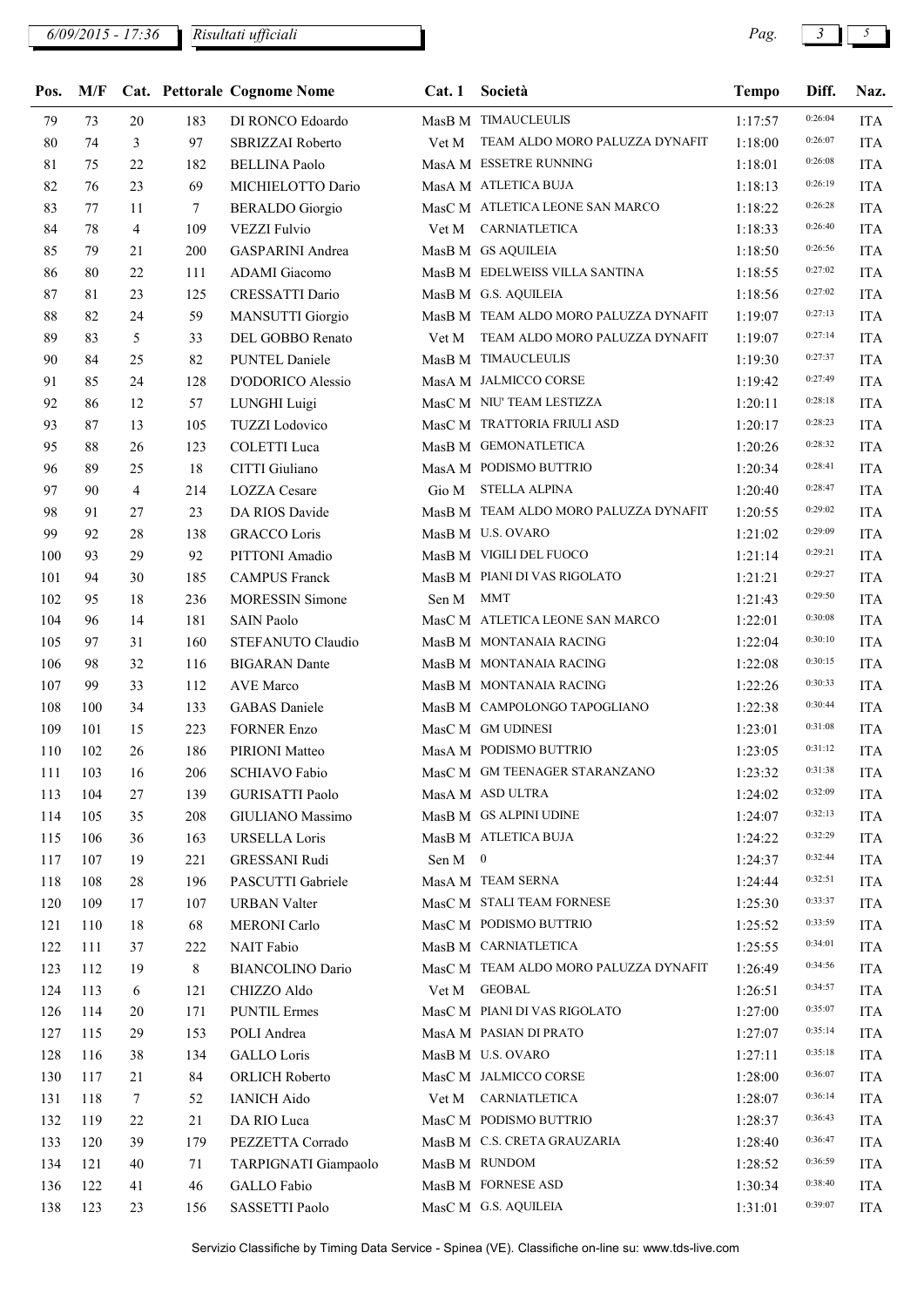6/09/2015 - 17:36 Pag. 4 5 Risultati ufficiali

| Pos. |     |          |                | M/F Cat. Pettorale Cognome Nome     |                 | Cat. 1 Società                        | <b>Tempo</b> | Diff.   | Naz.       |
|------|-----|----------|----------------|-------------------------------------|-----------------|---------------------------------------|--------------|---------|------------|
| 139  | 124 | 24       | 194            | PLAZZOTTA Aldo                      | $MasC M$ 0      |                                       | 1:31:03      | 0:39:10 | <b>ITA</b> |
| 140  | 125 | 20       | 64             | MATTIUZ Stefano                     |                 | Sen M AZZANO RUNNERS                  | 1:31:05      | 0:39:11 | <b>ITA</b> |
| 142  | 126 | 25       | 117            | <b>BORTOLUSSI Rudi</b>              |                 | MasC M GRUPPO PRIMAVERA               | 1:31:27      | 0:39:34 | <b>ITA</b> |
| 143  | 127 | 42       | 16             | CHIAPOLINI Paolo                    |                 | MasB M ATLETICA BUJA                  | 1:31:36      | 0:39:42 | <b>ITA</b> |
| 144  | 128 | 26       | 230            | ZAMPA Alessandro                    | MasC M $\,$ 0   |                                       | 1:31:54      | 0:40:00 | <b>ITA</b> |
| 145  | 129 | 43       | 136            | GNESUTTA Gian Maria                 |                 | MasB M MAGREDI MOUNTAIN TRAIL         | 1:31:57      | 0:40:04 | <b>ITA</b> |
| 146  | 130 | 27       | 226            | MACCAN Lucio                        |                 | MasC M FIAMME CREMISI                 | 1:31:57      | 0:40:04 | <b>ITA</b> |
| 147  | 131 | 28       | 151            | NOCENT Maurizio                     |                 | MasC M RONCHI DEI LEGIONARI           | 1:32:05      | 0:40:11 | <b>ITA</b> |
| 149  | 132 | 30       | 231            | MONTELLO Andrea                     |                 | MasA M PENTA SPORT TRIESTE            | 1:32:48      | 0:40:55 | <b>ITA</b> |
| 151  | 133 | 31       | 188            | DEL BON Miuri                       |                 | MasA M TIMAUCLEULIS                   | 1:33:07      | 0:41:13 | <b>ITA</b> |
| 153  | 134 | 32       | 89             | PAVONA Fabrizio                     |                 | MasA M TROIS ASD                      | 1:33:22      | 0:41:28 | <b>ITA</b> |
| 154  | 135 | 44       | 172            | DE CECCO Filippo                    |                 | MasB M MARATONA MAGNANO               | 1:33:28      | 0:41:35 | <b>ITA</b> |
| 155  | 136 | 33       | 143            | MARCUZZI Marco                      |                 | MasA M CAMPOLONGO TAPOGLIANO          | 1:33:46      | 0:41:53 | <b>ITA</b> |
| 160  | 137 | 29       | 240            | <b>MALLE</b> Maurizio               |                 | MasC M AS GEO BAL                     | 1:34:45      | 0:42:52 | <b>ITA</b> |
| 161  | 138 | 8        | 246            | DE CECCO Matteo                     |                 | Vet M TEAM ALDO MORO PALUZZA DYNAFIT  | 1:35:21      | 0:43:28 | <b>ITA</b> |
| 162  | 139 | 45       | 14             | MAZZESCHI Alessandro                |                 | MasB M CAI CIVIDALE                   | 1:35:35      | 0:43:42 | <b>ITA</b> |
| 163  | 140 | 5        | 215            | LOZZA Giovanni                      |                 | Gio M STELLA ALPINA                   | 1:35:59      | 0:44:05 | <b>ITA</b> |
| 165  | 141 | 30       | 147            | MISANO Silvano                      |                 | MasC M PODISMO BUTTRIO                | 1:36:08      | 0:44:14 | <b>ITA</b> |
| 166  | 142 | 6        | 228            | FLORA Federico                      |                 | Gio M TIMAUCLEULIS                    | 1:36:18      | 0:44:25 | <b>ITA</b> |
| 167  | 143 | 9        | 101            | STUA William                        |                 | Vet M TEAM ALDO MORO PALUZZA DYNAFIT  | 1:36:21      | 0:44:28 | <b>ITA</b> |
| 168  | 144 | 31       | 15             | SOVRANO Stefano                     |                 | MasC M CAI CIVIDALE                   | 1:36:35      | 0:44:41 | <b>ITA</b> |
| 169  | 145 | 34       | 187            | <b>MAIERON Boris</b>                |                 | MasA M TEAM ALDO MORO PALUZZA DYNAFIT | 1:36:39      | 0:44:46 | <b>ITA</b> |
| 170  | 146 | $\tau$   | 227            | ORTOBELLI SCAFFIDI Aless            | Gio $M \quad 0$ |                                       | 1:36:40      | 0:44:47 | <b>ITA</b> |
| 171  | 147 | 46       | 118            | <b>BUSETTO Piergiuseppe</b>         | MasB M SACILE   |                                       | 1:36:48      | 0:44:55 | <b>ITA</b> |
| 172  | 148 | 32       | 209            | PALLADINO Gianpaolo                 |                 | MasC M ASD PODISMO BUTTRIO            | 1:37:01      | 0:45:08 | <b>ITA</b> |
| 173  | 149 | 33       | 48             | <b>GELMI</b> Giorgio                |                 | MasC M PODISMO BUTTRIO                | 1:37:16      | 0:45:23 | <b>ITA</b> |
| 175  | 150 | 35       | 219            | <b>MARINI</b> Francesco             | $MasA M$ 0      |                                       | 1:37:24      | 0:45:30 | <b>ITA</b> |
| 176  | 151 | 34       | 115            | <b>BERTOLI Marco</b>                |                 | MasC M VAL ROSANDRA TRIESTE           | 1:37:40      | 0:45:47 | <b>ITA</b> |
| 178  | 152 | 10       | 42             | FIOR Flavio                         |                 | Vet M PIANI DI VAS RIGOLATO           | 1:38:33      | 0:46:40 | <b>ITA</b> |
| 180  | 153 | 11       | 44             | FURLAN Oliviero                     |                 | Vet M GRUPPO MARCIATORI GORIZIA       | 1:38:55      | 0:47:02 | <b>ITA</b> |
| 181  | 154 | 36       | 103            | TOTIS Enrico                        |                 | MasA M AZZANO RUNNERS                 | 1:39:10      | 0:47:17 | <b>ITA</b> |
| 182  | 155 | 35       | 237            |                                     | MasC M 0        |                                       | 1:39:12      | 0:47:19 | <b>ITA</b> |
| 184  | 156 | 12       | 38             | MORETTIN Valerio<br>D'ORLANDO Guido |                 | Vet M G.S. EDELWEISS                  | 1:39:29      | 0:47:35 | <b>ITA</b> |
| 188  | 157 |          |                | <b>CRAIGHERO Sandro</b>             |                 | MasC M LIGOSULLO ACDS                 |              | 0:48:52 |            |
| 189  | 158 | 36<br>47 | 20             | ORFINO Giovanni                     |                 | MasB M ATLETICA BUJA                  | 1:40:45      | 0:49:42 | <b>ITA</b> |
|      |     |          | 83             |                                     |                 | MasC M MARATONINA UDINESE             | 1:41:35      | 0:51:22 | <b>ITA</b> |
| 192  | 159 | 37       | 205            | MIRABILE Leoluca                    |                 |                                       | 1:43:15      | 0:56:10 | <b>ITA</b> |
| 197  | 160 | 13       | 157            | SCARSINI Arduino                    |                 | Vet M PIANI DI VAS RIGOLATO           | 1:48:04      | 0:56:37 | <b>ITA</b> |
| 198  | 161 | 48       | 135            | <b>GERARDUZ Luciano</b>             |                 | MasB M BAGNAROLA FOREVER              | 1:48:31      | 0:56:45 | <b>ITA</b> |
| 199  | 162 | 38       | 175            | <b>BIRARDA</b> Daniele              | MasC M 0        |                                       | 1:48:38      | 0:56:55 | <b>ITA</b> |
| 200  | 163 | 49       | 229            | <b>CLAMA</b> Franco                 | $MasB M$ 0      |                                       | 1:48:48      | 0:57:03 | <b>ITA</b> |
| 201  | 164 | 39       | 148            | MODOLO Gianpaolo                    |                 | MasC M TEAM ALDO MORO PALUZZA DYNAFIT | 1:48:56      |         | <b>ITA</b> |
| 202  | 165 | 50       | 99             | SPINELLI Michele Celeste            |                 | MasB M GRUPPO GENERALI TRIESTE        | 1:49:43      | 0:57:50 | <b>ITA</b> |
| 204  | 166 | 51       | 176            | <b>BERNARDINIS Beppino</b>          | $MasB M$ 0      |                                       | 1:50:57      | 0:59:03 | <b>ITA</b> |
| 206  | 167 | 40       | $\overline{4}$ | <b>AGOSTINIS Pietro</b>             |                 | MasC M TEAM ALDO MORO PALUZZA DYNAFIT | 1:51:09      | 0:59:15 | <b>ITA</b> |
| 207  | 168 | 14       | 93             | PRESSACCO Enzo                      | Vet M           | G.M. UDINESI UOEI                     | 1:52:16      | 1:00:23 | <b>ITA</b> |
| 210  | 169 | 15       | 189            | PRAVISANI Ezio                      | Vet M           | U.S. MARIO TOSI TARVISIO              | 1:59:52      | 1:07:59 | <b>ITA</b> |
| 215  | 170 | 16       | 234            | VANINO Danilo                       | Vet M           | TEAM ALDO MORO PALUZZA DYNAFIT        | 2:15:38      | 1:23:45 | <b>ITA</b> |
| 217  | 171 | 21       | 114            | <b>BERTOLI</b> Federico             | Sen M           | <b>TRIESTE</b>                        | 2:21:36      | 1:29:43 | <b>ITA</b> |
| 219  | 172 | 17       | 202            | <b>BONALDO Umberto</b>              | Vet M           | ATLETICA VILLORBA                     | 2:25:45      | 1:33:51 | <b>ITA</b> |
| 222  | 173 | 8        | 225            | <b>MACCAN Riccardo</b>              | Gio $M \quad 0$ |                                       | 2:30:30      | 1:38:37 | <b>ITA</b> |